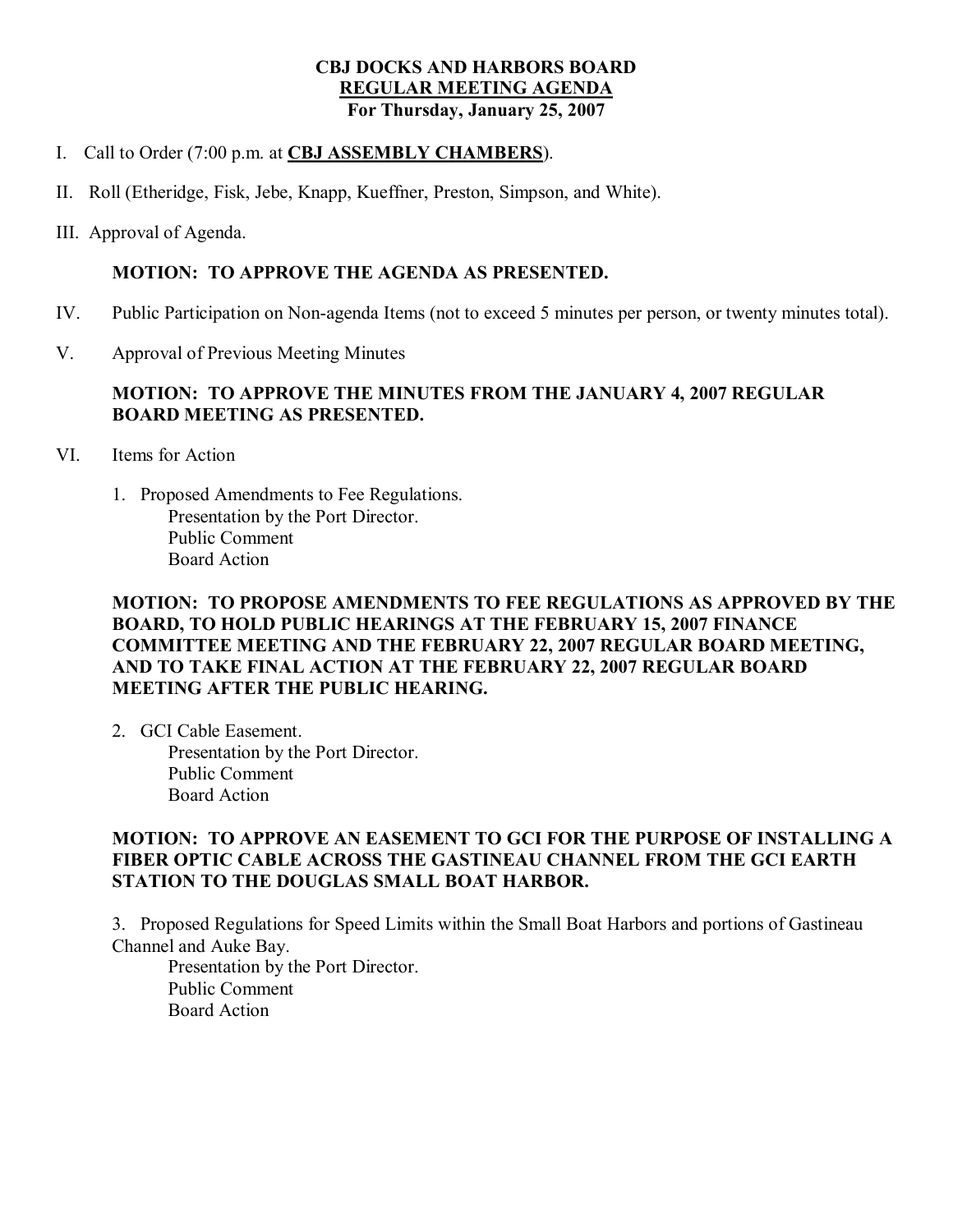# **CBJ DOCKS & HARBORS BOARD REGULAR MEETING AGENDA**

January 25, 2007 Page 2

VI. Items for Action (cont'd).

**MOTION: TO PROPOSE REGULATIONS FOR SPEED LIMITS AS APPROVED BY THE BOARD, TO HOLD PUBLIC HEARINGS AT THE FEBRUARY 13, 2007 AND March 13, 2007 OPERATIONS COMMITTEE MEETINGS AND THE MARCH 29, 2007 REGULAR BOARD MEETING, AND TO TAKE FINAL ACTION ON THE REGULATIONS AT THE MARCH 29, 2007 REGULAR BOARD MEETING AFTER THE PUBLIC HEARING.**

4. FY 08 Amended Docks and Harbors Budgets. Presentation by the Finance Committee Chair Public Comment Board Action

### **MOTION: TO ADOPT THE FY 08 AMENDED DOCKS AND HARBORS BUDGETS AS PRESENTED BY THE FINANCE COMMITTEE AND TO SUBMIT TO THE MANAGER FOR PRESENTATION TO THE ASSEMBLY.**

5. CBJ Ordinance Serial No. 2007-06, An Ordinance Creating a Cruise Ship Berthing and Lightering Zoning Overlay District in Juneau.

Presentation by the CIP/Planning Committee Chair Public Comment Board Action

### **MOTION: TO BE DEVELOPED AT THE CIP COMMITTEE MEETING.**

VII. Items for Information/Discussion

There are none.

- VIII. Committee and Board Member Reports
	- 1. Operations Committee Meeting January 16, 2007
	- 2. Finance Committee Meeting January 18, 2007
	- 3. CIP/Planning Committee Meeting January 23, 2007
- IX. Port Engineer's Report
- X. Harbormaster's Report
- XI. Port Director's Report